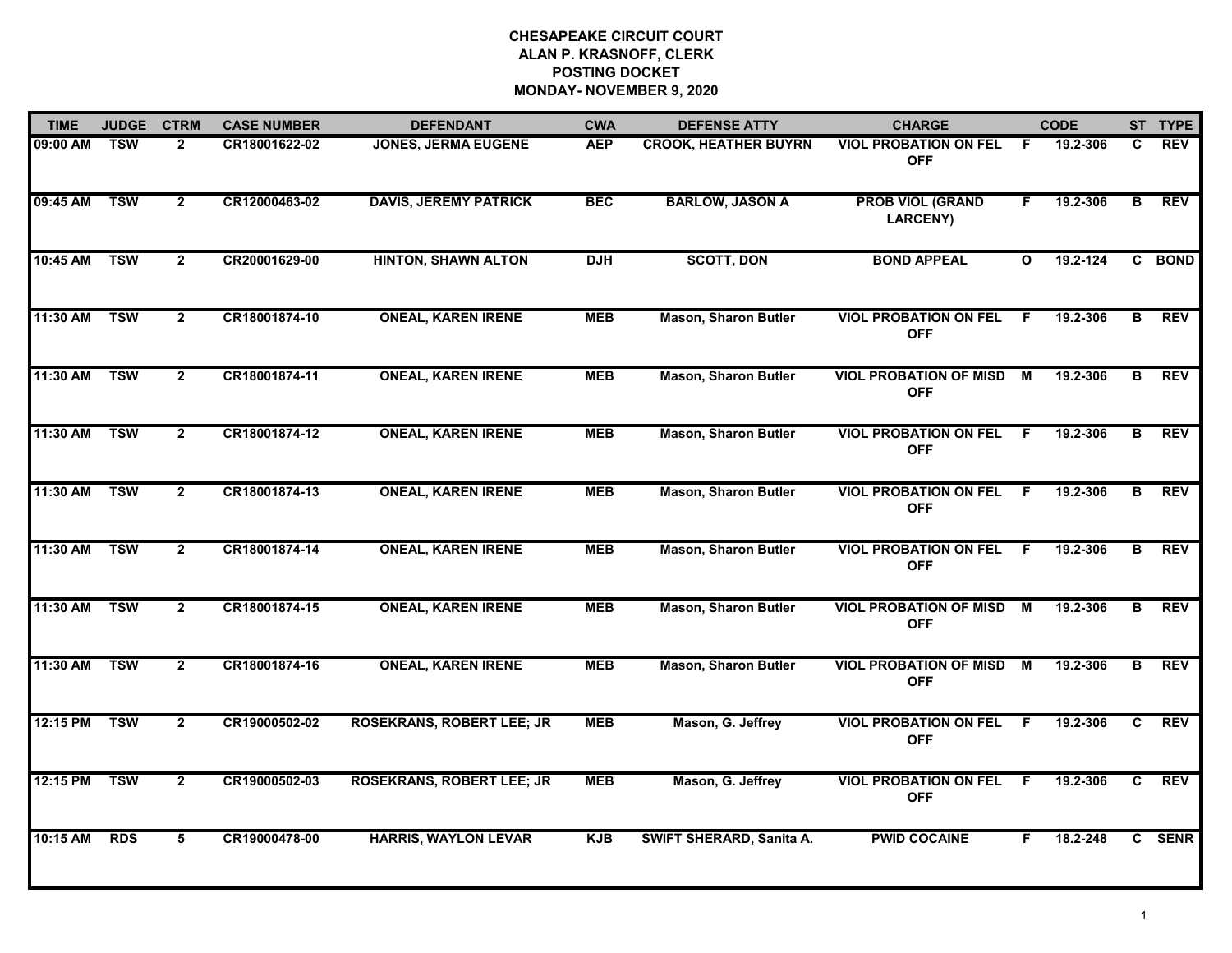| <b>TIME</b> | <b>JUDGE</b> | <b>CTRM</b> | <b>CASE NUMBER</b> | <b>DEFENDANT</b>                | <b>CWA</b> | <b>DEFENSE ATTY</b>             | <b>CHARGE</b>                               |    | <b>CODE</b> |    | ST TYPE       |
|-------------|--------------|-------------|--------------------|---------------------------------|------------|---------------------------------|---------------------------------------------|----|-------------|----|---------------|
| 10:15 AM    | <b>RDS</b>   | 5           | CR19000478-01      | <b>HARRIS, WAYLON LEVAR</b>     | <b>KJB</b> | SWIFT SHERARD, Sanita A.        | POSS FIREARM BY VIOLENT F<br><b>FELON</b>   |    | 18.2-308.2  | C. | <b>SENR</b>   |
| 10:15 AM    | <b>RDS</b>   | 5           | CR19000478-02      | <b>HARRIS, WAYLON LEVAR</b>     | <b>KJB</b> | SWIFT SHERARD, Sanita A.        | <b>POSSESS MORPHINE</b>                     | F. | 18.2-250    |    | C SENR        |
| 10:15 AM    | <b>RDS</b>   | 5           | CR19000478-03      | <b>HARRIS, WAYLON LEVAR</b>     | <b>KJB</b> | SWIFT SHERARD, Sanita A.        | <b>POSSESS OXYCODONE</b>                    | F. | 18.2-250    |    | C SENR        |
| 10:15 AM    | <b>RDS</b>   | 5           | CR19000478-04      | <b>HARRIS, WAYLON LEVAR</b>     | <b>KJB</b> | <b>SWIFT SHERARD, Sanita A.</b> | POSS GUN W/ SCH I OR II<br><b>DRUG</b>      | F. | 18.2-308.4  | C. | <b>SENR</b>   |
| 11:30 AM    | <b>RDS</b>   | 5           | CR20001275-00      | <b>TROCHELMAN, JACOB JOSEPH</b> | <b>AEP</b> | Winn, A. Robinson               | <b>POSSESS</b><br><b>METHAMPHETAMINE</b>    | F. | 18.2-250    | C  | <b>PLEA</b>   |
| 11:30 AM    | <b>RDS</b>   | 5           | CR20001275-01      | <b>TROCHELMAN, JACOB JOSEPH</b> | <b>AEP</b> | Winn, A. Robinson               | POSSESS PARAPHERNALIA M                     |    | 54.1-3466   | C. | <b>PLEA</b>   |
| 11:30 AM    | <b>RDS</b>   | 5           | CR20001275-02      | <b>TROCHELMAN, JACOB JOSEPH</b> | <b>AEP</b> | Winn, A. Robinson               | <b>POSSESS HEROIN</b>                       | F. | 18.2-250    | C  | <b>PLEA</b>   |
| 11:30 AM    | <b>RDS</b>   | 5           | CR20001275-03      | <b>TROCHELMAN, JACOB JOSEPH</b> | <b>AEP</b> | Winn, A. Robinson               | POSSESS PARAPHERNALIA M                     |    | 54.1-3466   | C  | <b>PLEA</b>   |
| 12:15 PM    | <b>RDS</b>   | 5           | CR17002262-02      | <b>DODDS, GLENN DALE</b>        | <b>AEP</b> | <b>CROOK, HEATHER BUYRN</b>     | <b>VIOL PROBATION ON FEL</b><br><b>OFF</b>  | F. | 19.2-306    | В  | <b>REV</b>    |
| 02:00 PM    | <b>RDS</b>   | 5           | CR19001965-00      | <b>SPENCE, BRADLEY</b>          | <b>AEP</b> | Jones, David L.                 | <b>PETIT LARCENY 3RD+</b><br><b>OFFENSE</b> | F. | 18.2-96     |    | <b>B</b> SENR |
| 03:45 PM    | <b>RDS</b>   | 5           | CR06001960-01      | THIGPEN, LADANIEL ANTWON        | <b>DRT</b> | <b>SWIFT SHERARD, Sanita A.</b> | <b>VIOL PROBATION ON FEL</b><br><b>OFF</b>  | -F | 19.2-306    | C. | <b>REV</b>    |
| 09:30 AM    | <b>MATA</b>  | 6           | CR20001294-00      | <b>CHILDERS, NATHAN WAYNE</b>   | <b>DRT</b> |                                 | PETIT LARCENY 3RD+ OFF F                    |    | 18.2-96     |    | <b>B</b> ADAT |
| 09:30 AM    | <b>MATA</b>  | 6           | CR20001531-00      | <b>DUGGAN, RYAN PATRICK</b>     | <b>SPP</b> |                                 | <b>POSSESS COCAINE</b>                      | F  | 18.2-250    |    | C ADAT        |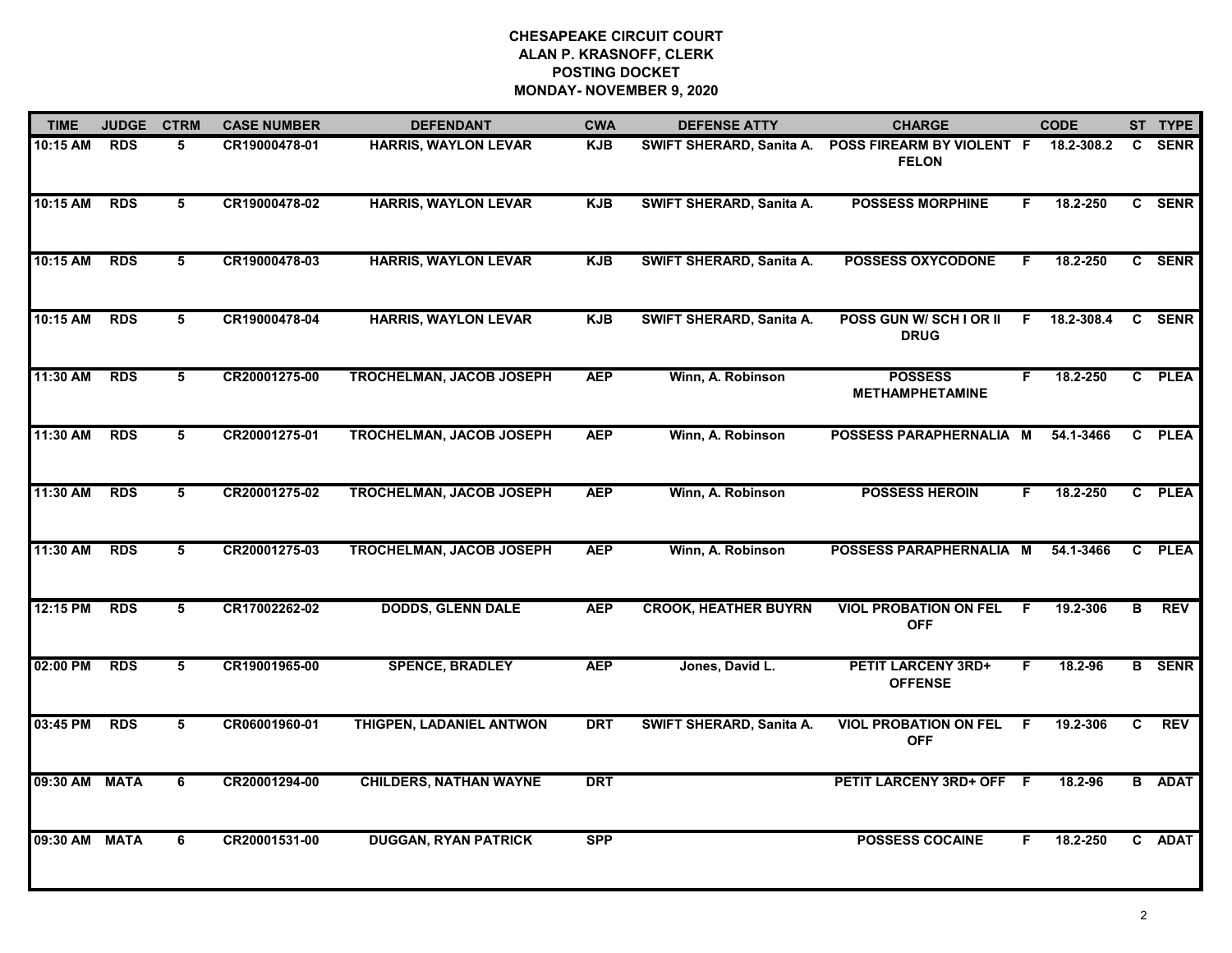| <b>TIME</b>   | <b>JUDGE</b> | <b>CTRM</b> | <b>CASE NUMBER</b> | <b>DEFENDANT</b>               | <b>CWA</b> | <b>DEFENSE ATTY</b>    | <b>CHARGE</b>                                                 |              | <b>CODE</b>  |                | ST TYPE    |
|---------------|--------------|-------------|--------------------|--------------------------------|------------|------------------------|---------------------------------------------------------------|--------------|--------------|----------------|------------|
| 09:30 AM MATA |              | 6           | CR20001531-01      | <b>DUGGAN, RYAN PATRICK</b>    | <b>SPP</b> |                        | <b>POSSESS</b><br><b>METHAMPHETAMINE</b>                      | F.           | 18.2-250     |                | C ADAT     |
| 09:30 AM MATA |              | 6           | CR20001640-00      | <b>HUGHES, CHAD WAYNE</b>      | <b>KJB</b> |                        | POSSESS MARIJUANA, 1ST M 18.2-250.1<br><b>OFF</b>             |              |              | C              | <b>TBS</b> |
| 09:30 AM MATA |              | 6           | CR20001640-01      | <b>HUGHES, CHAD WAYNE</b>      | <b>KJB</b> |                        | <b>POSS CONTROLLED</b><br><b>PARAPHERNALIA</b>                | M            | 54.1-3466    | $\mathbf{C}$   | <b>TBS</b> |
| 09:30 AM MATA |              | 6           | CR20001640-02      | <b>HUGHES, CHAD WAYNE</b>      | <b>KJB</b> |                        | <b>CONCEALED WEAPON:</b><br><b>CARRY</b>                      | М            | 18.2-308     | C              | <b>TBS</b> |
| 09:30 AM MATA |              | 6           | CR20001640-03      | <b>HUGHES, CHAD WAYNE</b>      | <b>KJB</b> |                        | POSS GUN W/SELL SCH I/II F 18.2-308.4<br><b>DRUG</b>          |              |              | C              | <b>TBS</b> |
| 09:30 AM MATA |              | 6           | CR20001640-04      | <b>HUGHES, CHAD WAYNE</b>      | <b>KJB</b> |                        | NONVIOLENT FELON POSS F 18.2-308.2<br><b>GUN &gt;10Y</b>      |              |              | <b>C</b>       | <b>TBS</b> |
| 09:30 AM MATA |              | 6           | CR20001640-05      | <b>HUGHES, CHAD WAYNE</b>      | <b>KJB</b> |                        | <b>PWID HEROIN</b>                                            | F.           | 18.2-248     | $\overline{c}$ | <b>TBS</b> |
| 09:30 AM MATA |              | 6           | CR20001640-06      | <b>HUGHES, CHAD WAYNE</b>      | <b>KJB</b> |                        | <b>POSSESS COCAINE</b>                                        | F.           | 18.2-250     | C              | <b>TBS</b> |
| 09:30 AM MATA |              | 6           | CR20000566-00      | <b>HUMPHREYS, KELLY M</b>      |            |                        | <b>RECKLESS DRIVING 88/55</b>                                 |              | M A.46.2-862 | <b>S</b>       | <b>TBS</b> |
| 10:30 AM MATA |              | 6           | CR20001784-00      | <b>BRASHEARS, AUSTIN LLOYD</b> | <b>AMF</b> | <b>MORRIS, DIALLOK</b> | <b>BOND APPEAL</b>                                            | $\mathbf{o}$ | 19.2-124     |                | C BOND     |
| 11:15 AM MATA |              | 6           | CR20001476-00      | <b>PERRY, RONNIE RAY; JR</b>   | <b>MLK</b> |                        | ELUDE/DISREGARD POLICE- F 46.2-817(B) C PLEA<br><b>FELONY</b> |              |              |                |            |
| 11:30 AM MATA |              | 6           | CR03003861-02      | <b>JORDAN, MARCUS DONTA</b>    |            |                        | <b>VIOL PROBATION ON FEL</b><br><b>OFF</b>                    | -F           | 19.2-306     |                | C ADAT     |
| 12:00 PM MATA |              | 6           | CR15001757-03      | SILVA, JASMINE AUDRA LACHELLE  |            |                        | <b>VIOL PROBATION ON FEL</b><br><b>OFF</b>                    | -F           | 19.2-306     |                | C ADAT     |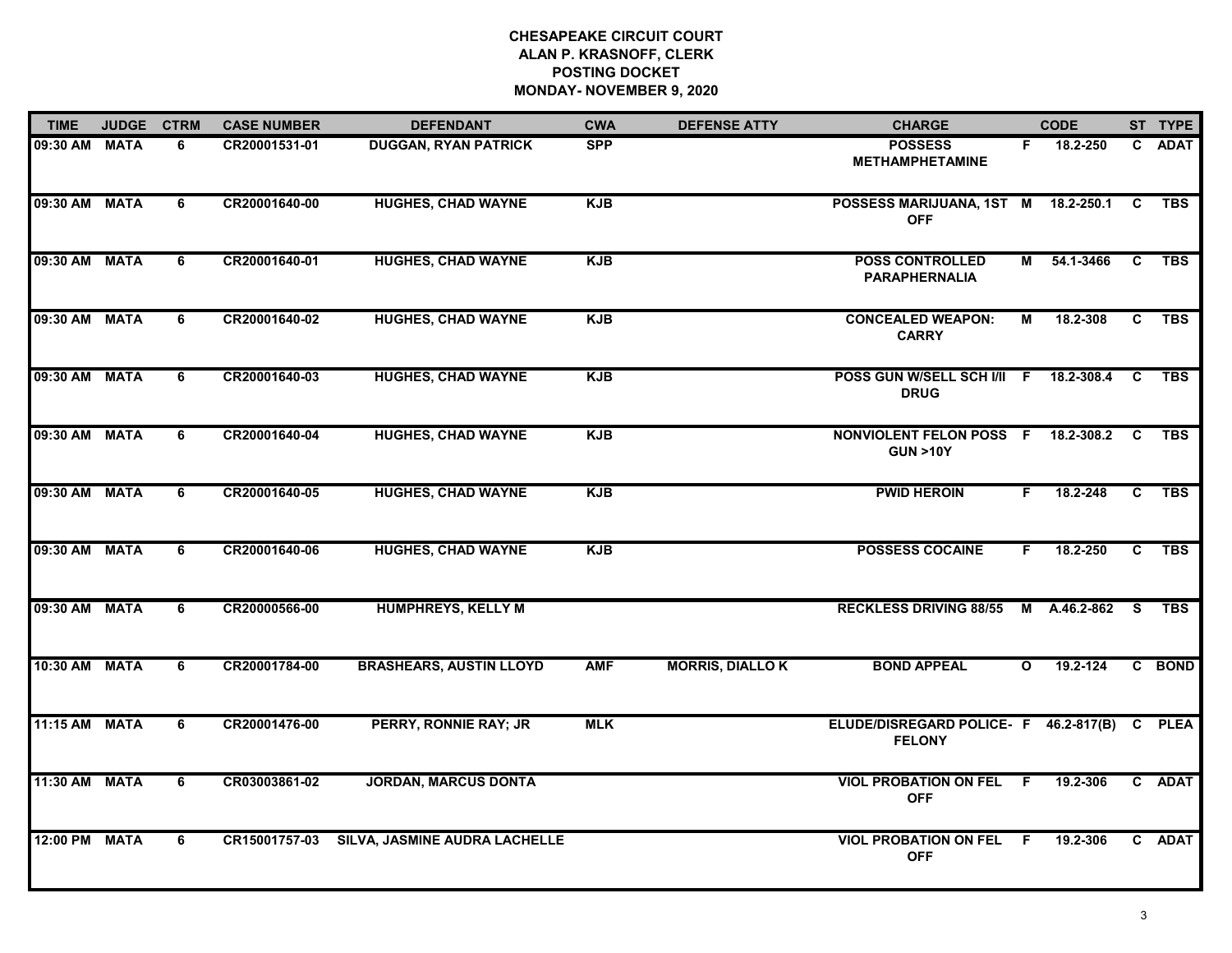| <b>TIME</b> | <b>JUDGE</b> | <b>CTRM</b> | <b>CASE NUMBER</b> | <b>DEFENDANT</b>               | <b>CWA</b> | <b>DEFENSE ATTY</b>             | <b>CHARGE</b>                                      |    | <b>CODE</b> |    | ST TYPE     |
|-------------|--------------|-------------|--------------------|--------------------------------|------------|---------------------------------|----------------------------------------------------|----|-------------|----|-------------|
| 12:30 PM    | <b>MATA</b>  | 6           | CR20001770-00      | <b>ROBERTS, ROBERT</b>         | <b>AHM</b> |                                 | <b>MALICIOUS WOUNDING</b>                          | F  | 18.2-51     | C. | <b>BOND</b> |
| 12:30 PM    | <b>MATA</b>  | 6           | CR20001770-01      | <b>ROBERTS, ROBERT</b>         | <b>AHM</b> |                                 | <b>DESTRUCT PROP W/INTENT M</b><br>$<$ \$1000      |    | 18.2-137    | C. | <b>BOND</b> |
| 12:30 PM    | <b>MATA</b>  | 6           | CR20001770-02      | <b>ROBERTS, ROBERT</b>         | <b>AHM</b> |                                 | <b>RECKLESS DRIVING;</b><br><b>ENDANGER</b>        | M  | 46.2-852    | C  | <b>BOND</b> |
| 02:00 PM    | <b>MATA</b>  | 6           | CR19001818-00      | <b>BROWN, TAMYKA ANGELIQUE</b> | <b>SNO</b> | <b>GREENSIDE, JOHN DARIN</b>    | ABUSE CHILD, DISREGARD F 18.2-371.1<br><b>LIFE</b> |    |             | B  | <b>TRYL</b> |
| 02:00 PM    | <b>MATA</b>  | 6           | CR19001818-01      | <b>BROWN, TAMYKA ANGELIQUE</b> | <b>SNO</b> | <b>GREENSIDE, JOHN DARIN</b>    | <b>MALICIOUS WOUNDING</b>                          | F. | $18.2 - 51$ | B  | <b>TRYL</b> |
| 03:00 PM    | <b>MATA</b>  | 6           | CR08004774-01      | <b>TERRY, TORIANO JERMAINE</b> | SNO        | SWIFT SHERARD, Sanita A.        | <b>VIOL PROBATION ON FEL</b><br><b>OFF</b>         | -F | 19.2-306    |    | <b>REV</b>  |
| 03:00 PM    | <b>MATA</b>  | 6           | CR08004775-01      | <b>TERRY, TORIANO JERMAINE</b> | <b>SNO</b> | <b>SWIFT SHERARD, Sanita A.</b> | <b>VIOL PROBATION ON FEL</b><br><b>OFF</b>         | F  | 19.2-306    |    | <b>REV</b>  |
| 03:00 PM    | <b>MATA</b>  | 6.          | CR08004782-01      | <b>TERRY, TORIANO JERMAINE</b> | <b>SNO</b> | SWIFT SHERARD, Sanita A.        | <b>VIOL PROBATION ON FEL</b><br><b>OFF</b>         | F. | 19.2-306    |    | <b>REV</b>  |
| 03:00 PM    | <b>MATA</b>  | 6           | CR08004783-01      | <b>TERRY, TORIANO JERMAINE</b> | <b>SNO</b> | SWIFT SHERARD, Sanita A.        | <b>VIOL PROBATION ON FEL</b><br><b>OFF</b>         | F  | 19.2-306    |    | <b>REV</b>  |
| 03:45 PM    | <b>MATA</b>  | 6           | CR20001827-00      | <b>GULISH, ROBERT MICHAEL</b>  | <b>JAF</b> | <b>DAVIS, RICHARD J; III</b>    | <b>BOND APPEAL</b>                                 | O  | 19.2-124    | C. | <b>BOND</b> |